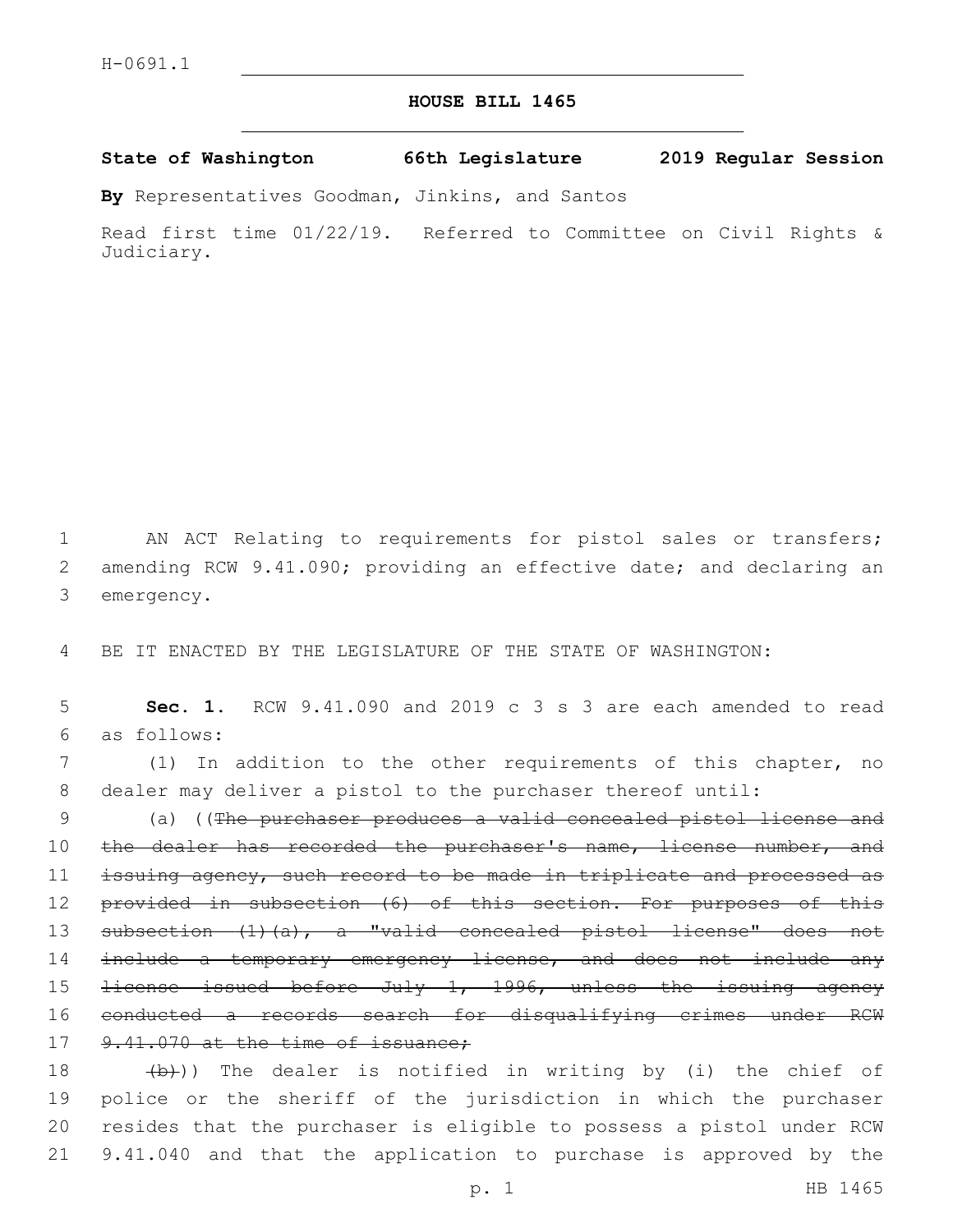chief of police or sheriff; or (ii) the state that the purchaser is eligible to possess a firearm under RCW 9.41.040, as provided in 3 subsection (3)(b) of this section; or

4 (((+e)) (b) The requirements or time periods in RCW 9.41.092 have 5 been satisfied.

 (2) In addition to the other requirements of this chapter, no dealer may deliver a semiautomatic assault rifle to the purchaser 8 thereof until:

 (a) The purchaser provides proof that he or she has completed a recognized firearm safety training program within the last five years 11 that, at a minimum, includes instruction on:

12 (i) Basic firearms safety rules;

 (ii) Firearms and children, including secure gun storage and 14 talking to children about gun safety;

15 (iii) Firearms and suicide prevention;

(iv) Secure gun storage to prevent unauthorized access and use;

17 (v) Safe handling of firearms; and

 (vi) State and federal firearms laws, including prohibited 19 firearms transfers.

 The training must be sponsored by a federal, state, county, or municipal law enforcement agency, a college or university, a nationally recognized organization that customarily offers firearms training, or a firearms training school with instructors certified by a nationally recognized organization that customarily offers firearms training. The proof of training shall be in the form of a certification that states under the penalty of perjury the training 27 included the minimum requirements; and

 (b) The dealer is notified in writing by (i) the chief of police or the sheriff of the jurisdiction in which the purchaser resides that the purchaser is eligible to possess a firearm under RCW 9.41.040 and that the application to purchase is approved by the 32 chief of police or sheriff; or (ii) the state that the purchaser is eligible to possess a firearm under RCW 9.41.040, as provided in 34 subsection (3)(b) of this section; or

 (c) The requirements or time periods in RCW 9.41.092 have been 36 satisfied.

 (3)(a) Except as provided in (b) of this subsection, in determining whether the purchaser meets the requirements of RCW 9.41.040, the chief of police or sheriff, or the designee of either, shall check with the ((national crime information center, including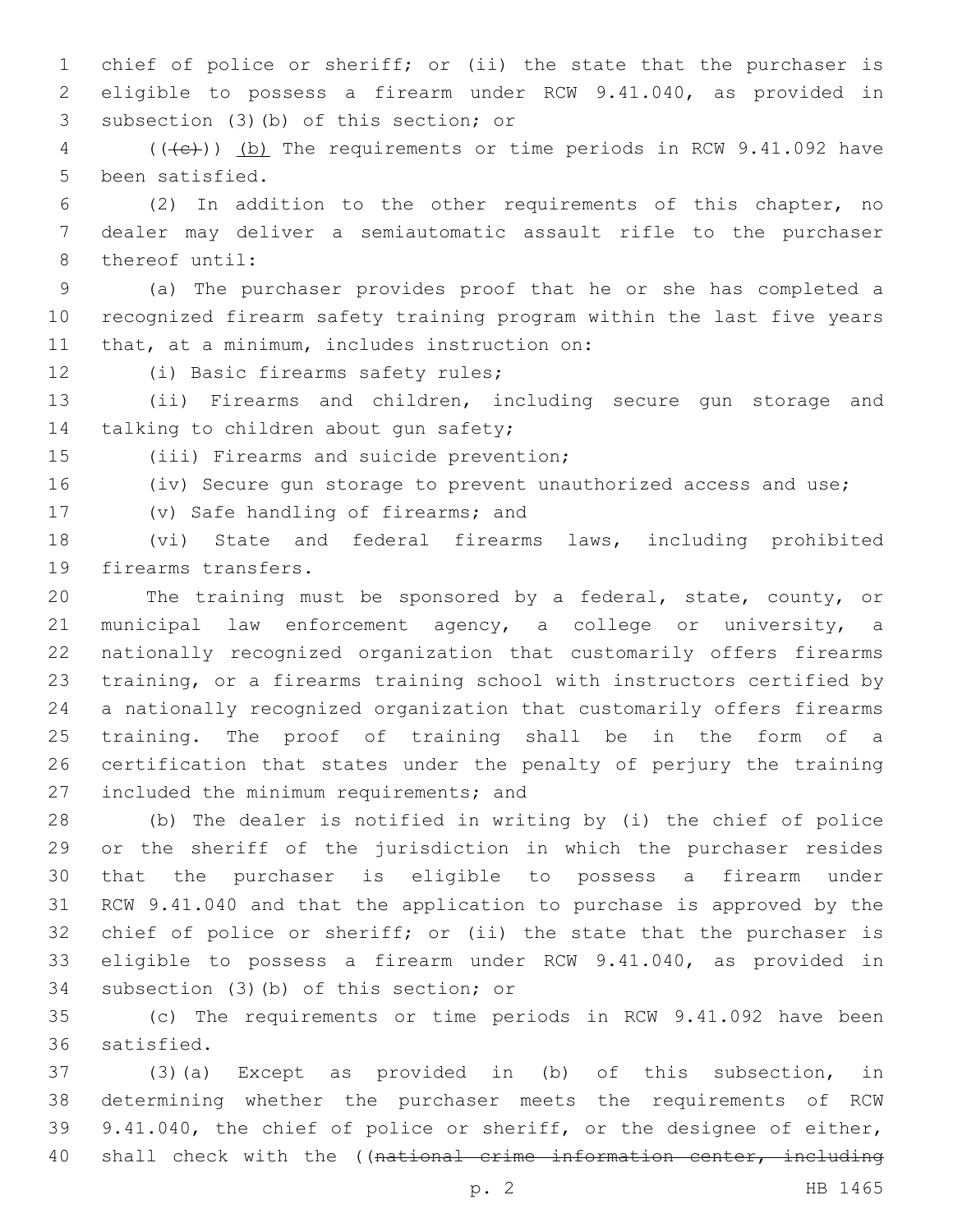1 the)) national instant criminal background check system, provided for by the Brady handgun violence prevention act (18 U.S.C. Sec. 921 et seq.), the Washington state patrol electronic database, the health care authority electronic database, and with other agencies or resources as appropriate, to determine whether the applicant is ineligible under RCW 9.41.040 to possess a firearm.

 (b) The state, through the legislature or initiative process, may enact a statewide firearms background check system equivalent to, or more comprehensive than, the check required by (a) of this subsection to determine that a purchaser is eligible to possess a firearm under RCW 9.41.040. Once a state system is established, a dealer shall use the state system and national instant criminal background check system, provided for by the Brady handgun violence prevention act (18 U.S.C. Sec. 921 et seq.), to make criminal background checks of 15 applicants to purchase firearms.

 (4) In any case under this section where the applicant has an outstanding warrant for his or her arrest from any court of competent jurisdiction for a felony or misdemeanor, the dealer shall hold the delivery of the pistol or semiautomatic assault rifle until the warrant for arrest is served and satisfied by appropriate court appearance. The local jurisdiction for purposes of the sale, or the state pursuant to subsection (3)(b) of this section, shall confirm the existence of outstanding warrants within seventy-two hours after notification of the application to purchase a pistol or semiautomatic assault rifle is received. The local jurisdiction shall also immediately confirm the satisfaction of the warrant on request of the dealer so that the hold may be released if the warrant was for an offense other than an offense making a person ineligible under RCW 29 9.41.040 to possess a firearm.

 (5) In any case where the chief or sheriff of the local jurisdiction, or the state pursuant to subsection (3)(b) of this section, has reasonable grounds based on the following circumstances: (a) Open criminal charges, (b) pending criminal proceedings, (c) pending commitment proceedings, (d) an outstanding warrant for an offense making a person ineligible under RCW 9.41.040 to possess a firearm, or (e) an arrest for an offense making a person ineligible under RCW 9.41.040 to possess a firearm, if the records of disposition have not yet been reported or entered sufficiently to determine eligibility to purchase a firearm, the local jurisdiction or the state may hold the sale and delivery of the pistol or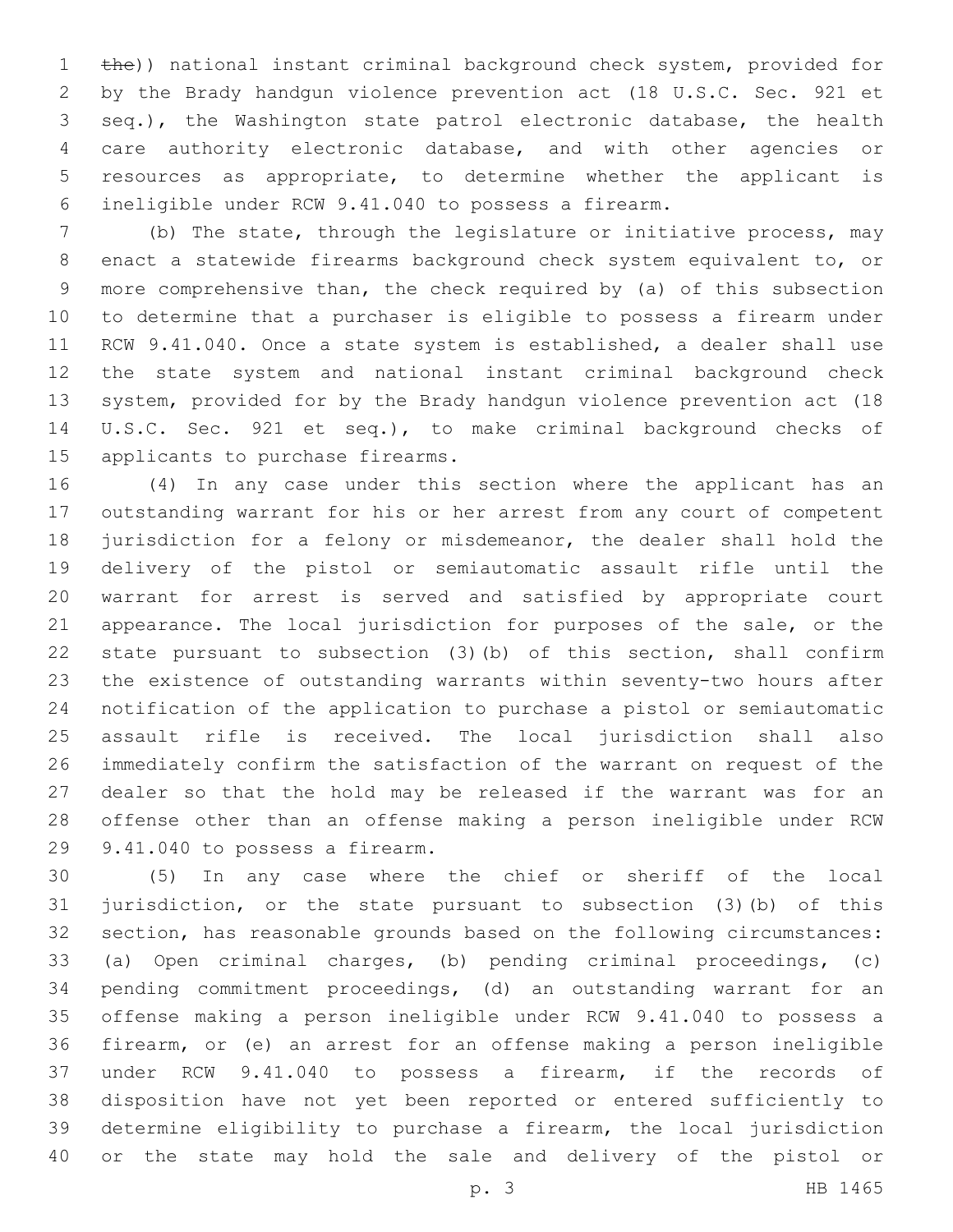semiautomatic assault rifle up to thirty days in order to confirm existing records in this state or elsewhere. After thirty days, the hold will be lifted unless an extension of the thirty days is approved by a local district court, superior court, or municipal court for good cause shown. A dealer shall be notified of each hold placed on the sale by local law enforcement or the state and of any application to the court for additional hold period to confirm 8 records or confirm the identity of the applicant.

 (6)(a) At the time of applying for the purchase of a pistol or semiautomatic assault rifle, the purchaser shall sign in triplicate and deliver to the dealer an application containing:

 (i) His or her full name, residential address, date and place of 13 birth, race, and gender;

14 (ii) The date and hour of the application;

 (iii) The applicant's driver's license number or state 16 identification card number;

 (iv) A description of the pistol or semiautomatic assault rifle including the make, model, caliber and manufacturer's number if available at the time of applying for the purchase of a pistol or semiautomatic assault rifle. If the manufacturer's number is not available at the time of applying for the purchase of a pistol or semiautomatic assault rifle, the application may be processed, but delivery of the pistol or semiautomatic assault rifle to the purchaser may not occur unless the manufacturer's number is recorded on the application by the dealer and transmitted to the chief of police of the municipality or the sheriff of the county in which the purchaser resides, or the state pursuant to subsection (3)(b) of this 28 section;

 (v) A statement that the purchaser is eligible to purchase and possess a firearm under state and federal law; and

 (vi) If purchasing a semiautomatic assault rifle, a statement by the applicant under penalty of perjury that the applicant has completed a recognized firearm safety training program within the last five years, as required by subsection (2) of this section.

 (b) The application shall contain two warnings substantially 36 stated as follows:

 (i) CAUTION: Although state and local laws do not differ, federal law and state law on the possession of firearms differ. If you are prohibited by federal law from possessing a firearm, you may be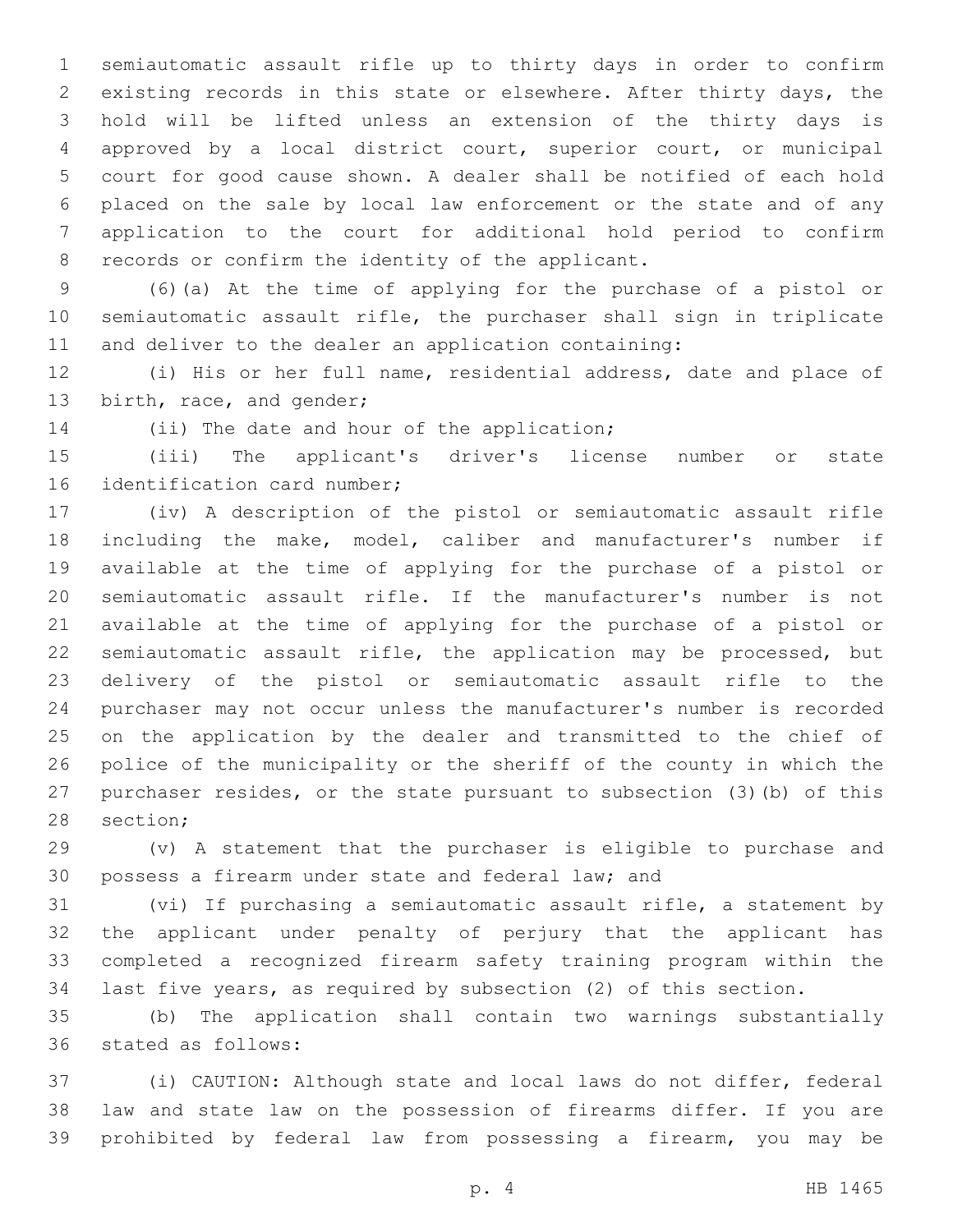prosecuted in federal court. State permission to purchase a firearm 2 is not a defense to a federal prosecution; and

 (ii) CAUTION: The presence of a firearm in the home has been associated with an increased risk of death to self and others, including an increased risk of suicide, death during domestic violence incidents, and unintentional deaths to children and others.

 The purchaser shall be given a copy of the department of fish and wildlife pamphlet on the legal limits of the use of firearms and 9 firearms safety.

 (c) The dealer shall, by the end of the business day, sign and attach his or her address and deliver a copy of the application and such other documentation as required under subsections (1) and (2) of this section to the chief of police of the municipality or the sheriff of the county of which the purchaser is a resident, or the state pursuant to subsection (3)(b) of this section. The triplicate shall be retained by the dealer for six years. The dealer shall deliver the pistol or semiautomatic assault rifle to the purchaser following the period of time specified in this chapter unless the dealer is notified of an investigative hold under subsection (5) of this section in writing by the chief of police of the municipality, the sheriff of the county, or the state, whichever is applicable, or of the denial of the purchaser's application to purchase and the grounds thereof. The application shall not be denied unless the purchaser is not eligible to purchase or possess the firearm under 25 state or federal law.

 (d) The chief of police of the municipality or the sheriff of the county, or the state pursuant to subsection (3)(b) of this section, shall retain or destroy applications to purchase a pistol or semiautomatic assault rifle in accordance with the requirements of 18 30 U.S.C. Sec. 922.

 (7)(a) To help offset the administrative costs of implementing this section as it relates to new requirements for semiautomatic assault rifles, the department of licensing may require the dealer to charge each semiautomatic assault rifle purchaser or transferee a fee not to exceed twenty-five dollars, except that the fee may be adjusted at the beginning of each biennium to levels not to exceed the percentage increase in the consumer price index for all urban consumers, CPI-W, or a successor index, for the previous biennium as calculated by the United States department of labor.